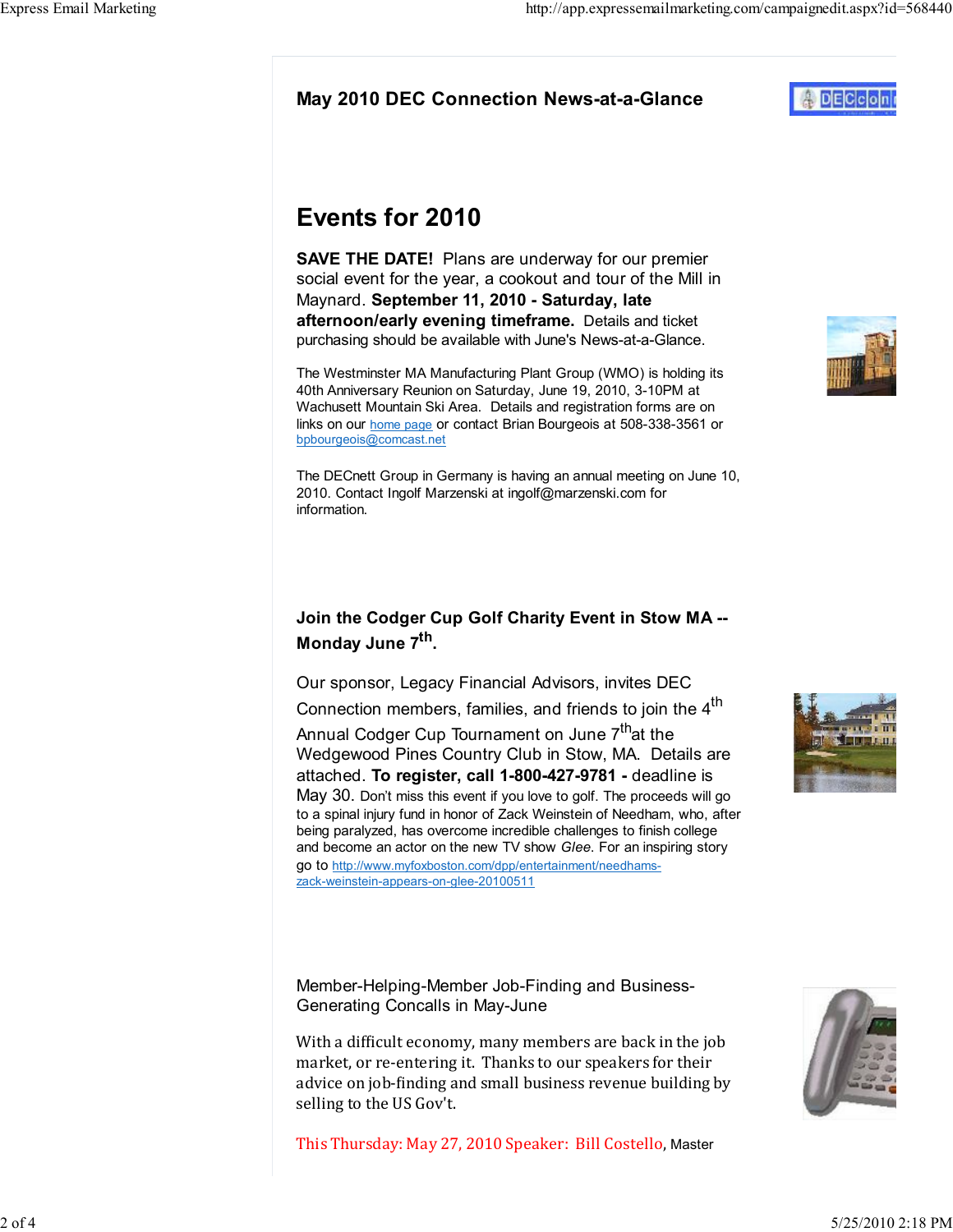#### Sergeant USAF ANG 171

- Topic: Helping Small Businesses Sell to the Federal Government
- Time: 6-7 PM, East Coast time

#### June 17, 2010 Speaker: Sara Alvarado

- Topic: Where are the Positions?
- Time: 6-7 PM, East Coast time

#### HOW TO REGISTER FOR THE CONCALLS:

- 1. You must be a paid-up member to participate in the concall - dues are only \$10/year or \$25 for 3 years - join online at http://www.decconnection.org/join.htm
- 2. Send an email with your name, preferred e-mail address, and telephone number to webmaster@decconnection.org to register, with Subject: CONCALL REGISTRATION. In body of email, write the Month-SpeakerNames of the concalls you want to dial into, and any questions you want addressed during or following the session.
- After we've received your registration, you will be sent the 3. Concall access information. You must dial into the conferencing number - it is not a toll-free number so arrange to use a free or low-cost phone line ahead of time. We will send all questions provided ahead of time to our speakers. We will also send you a pdf file of the speakers' slides and recordings will be available by download.

WEBSITE Resources: Recording and notes from Sharon A. Wulf on Seven Tips for Powerful Networking is posted online for members to download. Contact webmaster@decconnection.org to access recordings and slides after-the-fact.

**DECconnection Newsbytes** - Members please send news you'd like to share to: webmaster@decconnection.org.

- Pam Berg writes: I worked at the Semiconductor plant in Hudson MA from 1980 until about 2005. I will remember my time at Digital forever fondly - I worked with the greatest group of brilliant engineers and technicians. If you were willing to work hard and had the ambition to excel, Digital gave you every opportunity. I loved working at Digital and miss it to this day. (Now, Pam is employed as an IC Designer.)
- Michael Bujnowski sent in a scan of the PDP-11 introduction article from a 1970 Digital On Line newsletter (posted on our website).
- Ellen Simarano writes: A SERPer in 1992, I held temp positions until 1993 when I experienced a significant decline in health that I had been attributing to stress - spent the next 2 months being tested for a plethora of neurological symptoms at Emerson Hospital, Boston rehabs, Lahey, MGH... until a "non-professional" friend suggested I pursue a Lyme Disease specialist. Voila! Quite an unexpected journey. Currently I enjoy gardening, knitting, cooking, reading, and grandchildren. Life is good! I look forward to seeing you at the Mill on September 11th.
- John McNiel sent in a 1979 Digital This Week featuring an article about the first decentralized A/P system that he worked on.

# **ADECcon**